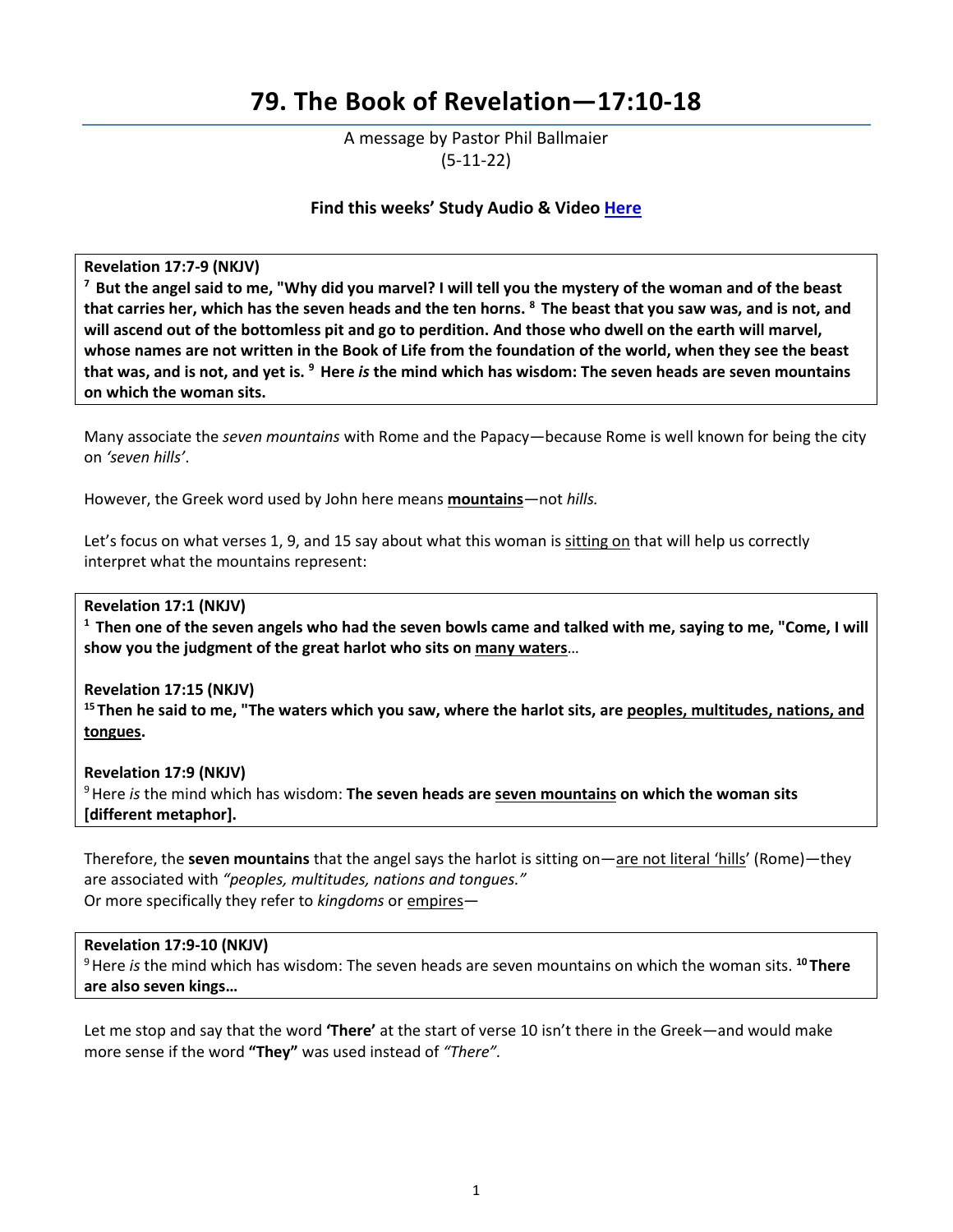# **Revelation 17:9-10 (NKJV)**

**9 Here** *is* **the mind which has wisdom: The seven heads are seven mountains on which the woman sits. 10 [They] are also seven kings. Five have fallen, one is,** *and* **the other has not yet come. And when he comes, he must continue a short time.**

Mountains are often used figuratively in the Bible to represent *governments* or *kingdoms* (see Psalm 30:7 and Daniel 2:31-35). It's probably best to see the **'seven mountains'** *as* seven *kings* and *kingdoms* described in verse 10—and not as referring to the Roman Catholic Church headquartered in Rome.

Now, as I've already said—I personally think that *Mystery Babylon* (Revelation 17:3-5) is bigger than just the Roman Catholic Church (RCC). Remember, Mystery Babylon has been around since Nimrod and the Tower of Babel—thousands of years before the RCC came into existence. We are told that she spawned all false religions on planet earth (**"mother of all harlots of the earth"**)—including the RCC.

I think that the RCC is going to play a major role in organizing the world into a one world church bringing people of all faiths together—but it won't be limited to just the Roman Catholic Church.

But getting back to verses 9 and 10—there has to be more to it than the **'seven mountains'** simply referring to the city of Rome in John's day. I mean, the angel's call for spiritual discernment (**'wisdom'**) would have been pointless if the seven mountains were an obvious reference to geographical Rome.

So, the angel tells John that the beast the woman is riding represents *seven kings and kingdoms*—

# **Revelation 17:10 (NKJV)**

**10 …Five have fallen, one is,** *and* **the other has not yet come. And when he comes, he must continue a short time.**

There have been six 'world' empires that have existed in history—Egypt, Assyria, Babylon, Medo-Persia, Greece, and Rome. Technically each of these kingdoms or empires didn't encompass the whole world—but the whole *known* world of their day. Having said that—the final world empire (the seventh) will be a true *world* empire encompassing the whole world.

Let me say it again—there have been six 'world' empires that have existed in history—Egypt, Assyria, Babylon, Medo-Persia, Greece, and Rome.

In John's day five had come and gone—the sixth one (the Roman Empire) was currently in power.

So as the angel told John concerning these kingdoms**—"Five have fallen and one is** (the Roman Empire) **and the other** (the seventh world empire) **has not yet come"** (a reference to the final world empire under the Antichrist).

#### **Revelation 17:9-10 (NKJV)**

**9 Here** *is* **the mind which has wisdom: The seven heads are seven mountains on which the woman sits. 10 [They or these] are also seven kings. Five have fallen, one is,** *and* **the other has not yet come. And when he comes, he must continue a short time.**

Now, this is difficult to understand in that each **'mountain'** (kingdom) is ruled by a **'king'** (not 'kings')—and yet each kingdom (Egypt, Assyria, Babylon, Medo-Persia, Greece, and Rome) lasted for several centuries each.

This being the case—how can you have one earthly king ruling over each kingdom for that length of time?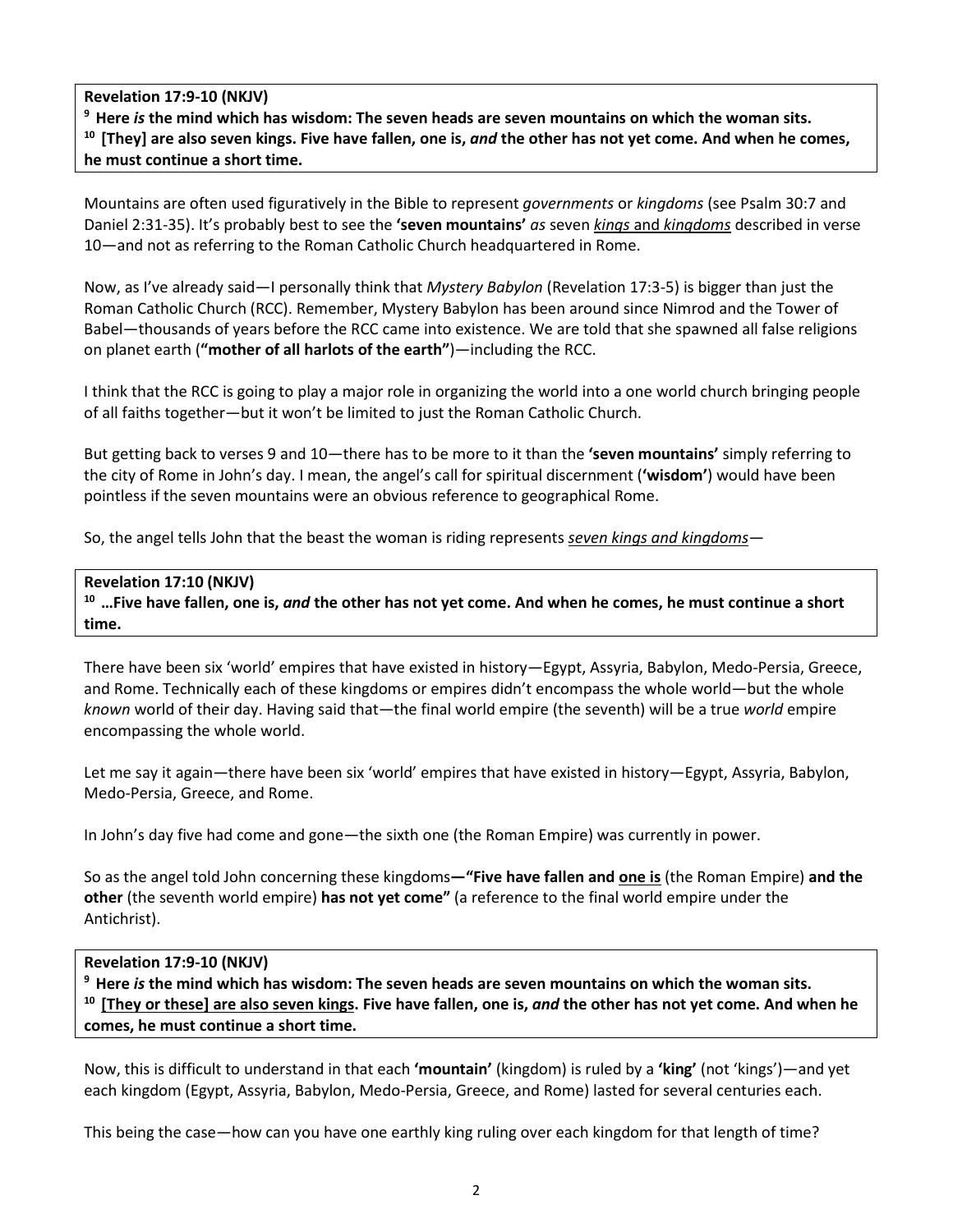Well, obviously you can't—so let me give you what I believe is the answer (interpretation) which solves this problem.

The use of the word **"kings"** in verse 10 could be a reference to the *demonic entities* over these world powers (kingdoms) seeing as they continued for centuries each—and no one human king could have ruled each one for that length of time.

 $\rightarrow$  Reference Daniel 10:13, 20; Ezekiel 28:11-19 where God addresses the demon (king) over Tyre...

This seems to be the case with the Antichrist who has a demon over his kingdom—a demon who possesses him—(although many believe he will be possessed by Satan himself):

# **Revelation 11:7 (NKJV)**

7 When they finish their testimony, the beast *[here used of a demonic entity]* that ascends out of the bottomless pit will make war against them, overcome them, and kill them.

# **Revelation 17:10 (NKJV)**

**<sup>10</sup>**They are also seven kings. Five have fallen, one is, *and* the other has not yet come. **And when he comes, he must continue a short time.**

This final world empire controlled by Antichrist will not last centuries like the others that came before it—it will only last 3 ½ years (the last half of the Tribulation Period**—"a short time"**).

# **Revelation 17:11 (NKJV)**

<sup>11</sup> And the beast that was, and is not, is himself also the eighth, and is of the seven, and is going to perdition.

Again, I'm so glad for this angel who is explaining these difficult things to us and making them 'clear!' The **sixth mountain** (world empire) is the Roman Empire which was in power in John's day.

It eventually died (476 A.D.) but will be *'resurrected'* as the **seventh and final world empire** composed of ten regions that Nebuchadnezzar saw in his dream as the ten toes made up of iron and clay and Daniel interpreted as the revived Roman Empire (Daniel 2).

Out of this *seventh empire* will arise an eighth king who will be of the seventh kingdom (the final one-world empire)—of course this eighth king is none other than the Antichrist.

When the Antichrist first comes to power—he will be seen as a kind of *'world ambassador'* who will work to bring the nations of the world together, helping to organize the world into a global government consisting of ten-regions.

For most of the first 3-½ years the Antichrist will not be the absolute ruler of this ten-nation confederation or global government—he might be seen as the *'unofficial world leader'* like the leader of the United Nations (António Guterres), is kind of seen by many now. But eventually, he (the Antichrist) will rise up and take over this final world empire by force (after he is demon or Satan possessed), setting himself up as king or absolute ruler—by claiming divinity for himself.

So, he starts out as a *'man of peace'* but eventually he becomes a demon possessed bloodthirsty tyrant who will seek to kill all who oppose him (especially the Christians living at that time). This will take place around the midpoint of the Tribulation Period.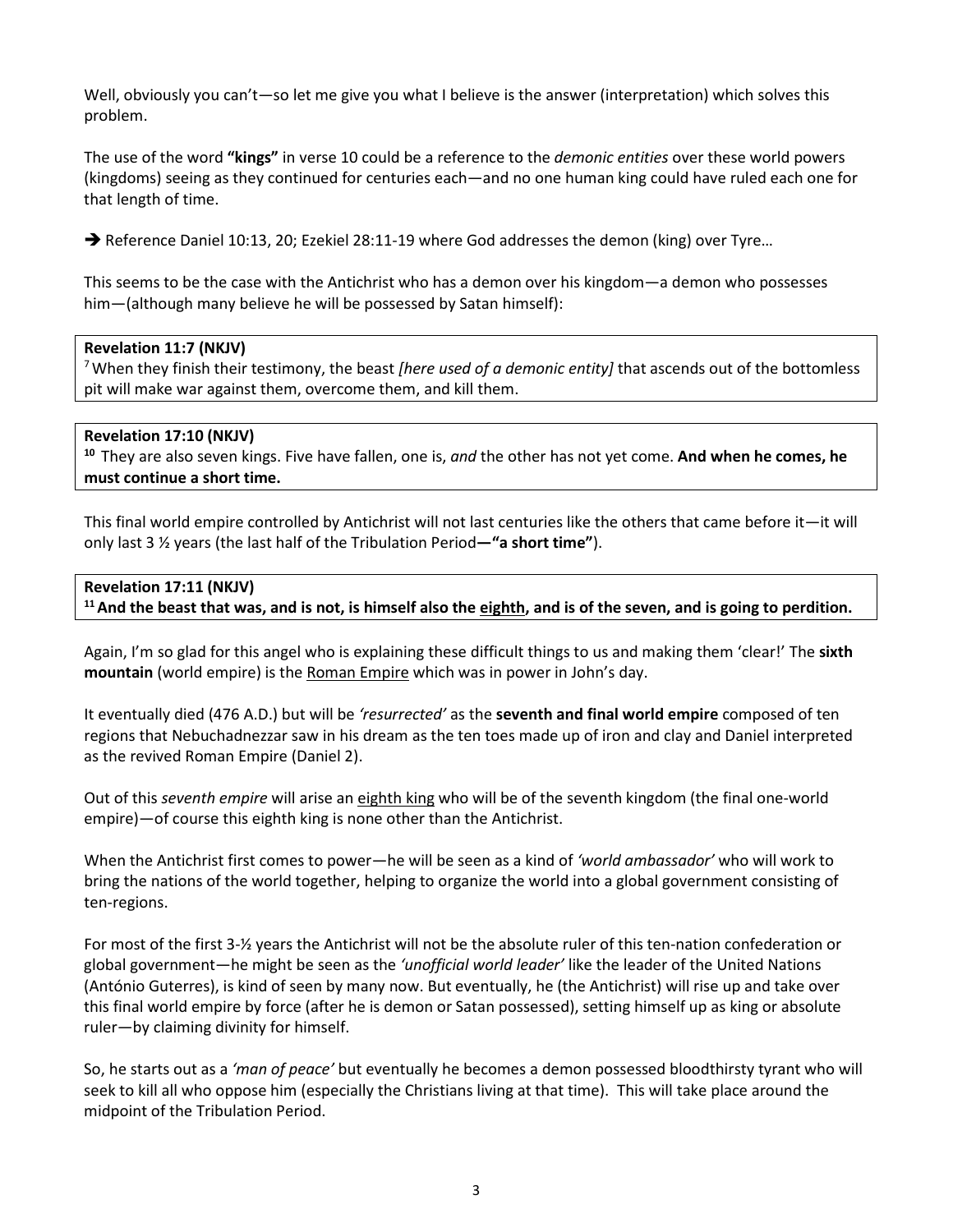# **Daniel 7:7-8 (NKJV)**

7 After this I saw in the night visions, and behold, a fourth beast **[***Daniel saw the world empires starting with Babylon in his day. He doesn't see Egypt and Assyria. Therefore, the fourth beast he speaks of is actually the sixth beast (kingdom) that John sees in Rev.17—i.e., the Roman Empire],* dreadful and terrible, exceedingly strong. It had huge iron teeth; it was devouring, breaking in pieces, and trampling the residue with its feet. *[the Roman Empire was so strong that it just 'steamrolled' over everything in its path].* It *was* different from all the beasts that *were* before it, and it had ten horns *[now Daniel's vision telescopes into the future and he now sees the final world empire of the Antichrist which will be a revival of the old Roman Empire made up of ten kings—i.e., 'horns'].* 8 I was considering the horns, and there was another horn, a little one*,* coming up among them *[speaking of the Antichrist]*, before whom three of the first horns were plucked out by the roots *[apparently three nations of the ten don't want him to be the absolute ruler over them—so he just 'rips them out by the roots'—i.e., never to rise back to power again].* And there, in this horn, *were* eyes like the eyes of a man, and a mouth speaking pompous words *[again, referring to the Antichrist and his big mouth].* 

# **Daniel 7:23-25 (NKJV)**

[now the interpretation is given] 23 "Thus he said: 'The fourth beast shall be a fourth kingdom on earth *[Roman Empire],* Which shall be different from all *other* kingdoms, And shall devour the whole earth, Trample it and break it in pieces. 24 The ten horns *are* ten kings *Who* shall arise from this kingdom *[the final world empire under the Antichrist].* And another shall rise after them; He shall be different from the first *ones,* And shall subdue three kings. 25 He shall speak *pompous* words against the Most High, Shall persecute the saints of the Most High, And shall intend to change times and law. Then *the saints* shall be given into his hand for a time and times and half a time *[the final 3 ½ years of the Tribulation Period called 'great tribulation' by Jesus in Matthew 24:21].*

# **Revelation 17:12 (NKJV)**

**12 The ten horns which you saw are ten kings who have received no kingdom as yet, but they receive authority for one hour as kings with the beast.** 

The angel further explained that the ten horns which John saw are **"ten kings."** 

#### One commentator said—

*"What or who they are actually going to be cannot be known to any earlier generation because they have not yet received a kingdom, since they are part of Antichrist's future empire."* 

Under the Antichrist the world will be divided up into 10 regions each having a king or a president or a prime minister over it.

Many believe that there are groups like the Club of Rome, the Bilderbergers, the Trilateralists and the Council on Foreign Relations that have already divided the world up financially into ten regions—which is the first step to eventually turning them into ten political regions of a one world government.

The North American Union (America, Canada, and Mexico) is the first region with the European Economic Union being the second, etc.

The angel tells John this final world empire will only continue **"one hour"** which is an idiom for *'a short time'* (3- ½ years—Daniel 7:25; Revelation 13:5). Their empire will be cut short by the return of Jesus to the earth to establish His kingdom. (Daniel 2:35, Revelation 19:11-21)

As we just read, when the Antichrist takes power over the final world government—three of the ten kings oppose him and so he **"pulls them out by the roots."**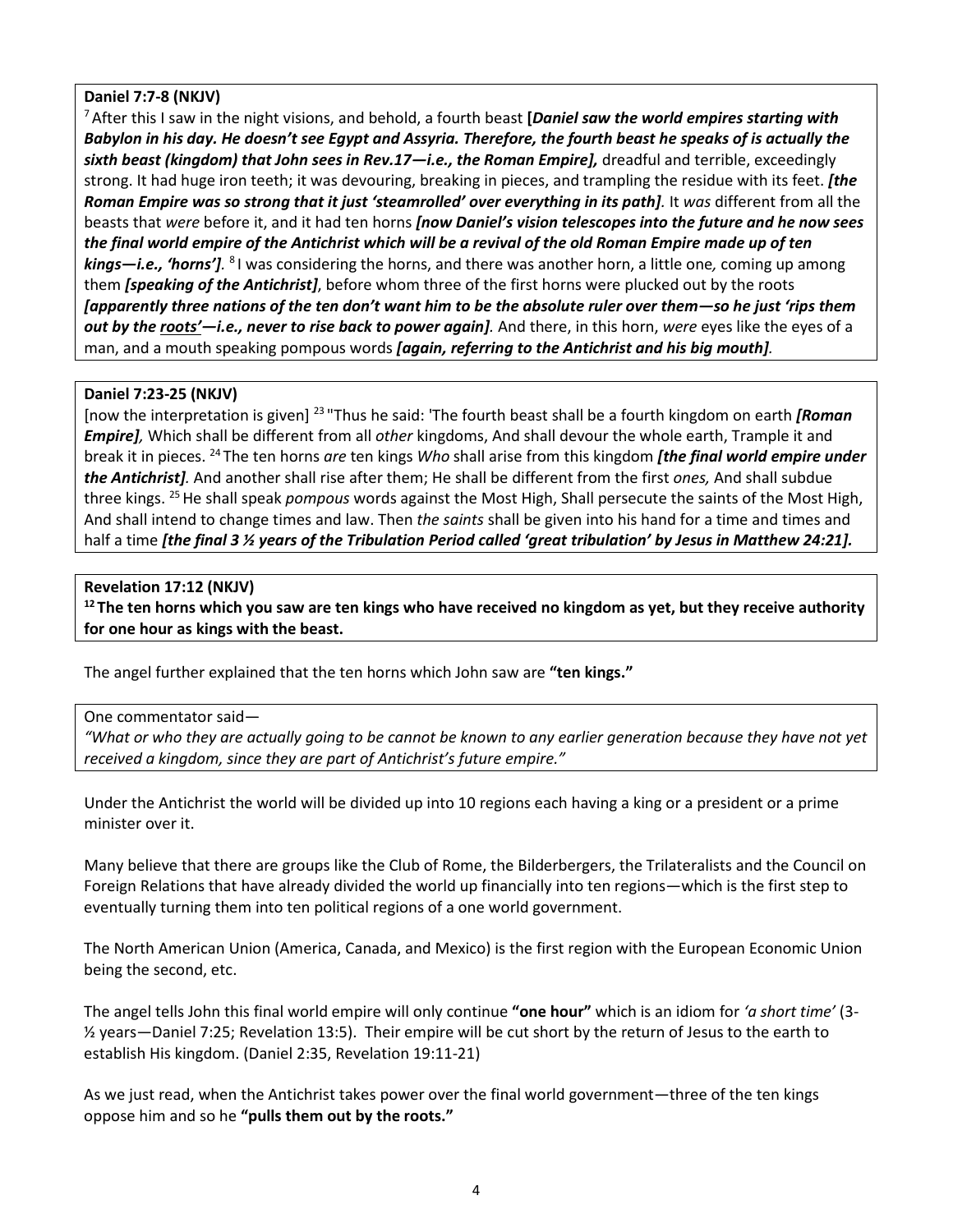The agenda of the remaining kings, like that of Satan and Antichrist, will be to hold on to power by waging war against the Lamb at the Battle of Armageddon.

# **Revelation 17:13-14 (NKJV)**

**13 These [the remaining seven kings] are of one mind, and they will give their power and authority to the beast. 14 These will make war with the Lamb…**

Why are they going to be so enamored with this world leader where they think they can go to battle against Jesus Christ (God) and win?—for two reasons:

#### **Revelation 16:13-14, 16 (NKJV)**

13 And I saw three unclean spirits like frogs *coming* out of the mouth of the dragon, out of the mouth of the beast, and out of the mouth of the false prophet. 14 For they are spirits of demons, performing signs, *which* go out to the kings of the earth and of the whole world, to gather them to the battle of that great day of God Almighty…16 And they gathered them together to the place called in Hebrew, Armageddon.

So, the first reason is that they will be demonically deceived.

# **Revelation 13:3-4 (NKJV)**

3 And *I saw* one of his heads as if it had been mortally wounded, and his deadly wound was healed. And all the world marveled and followed the beast. <sup>4</sup> So they worshiped the dragon who gave authority to the beast; and they worshiped the beast, saying, "Who *is* like the beast? Who is able to make war with him?"

The second reason is because his 'resurrection' will cause many to believe that he is God, having supernatural powers—which seem to include the power over life and death (kill him and he comes back to life).

# **Revelation 17:14 (NKJV)**

**14 These will make war with the Lamb, and the Lamb will overcome them, for He is Lord of lords and King of kings; and those** *who are* **with Him** *are* **called, chosen, and faithful."** 

We will see this clearly when we get to Chapter 19. We've already looked at verse 15-

#### **Revelation 17:16 (NKJV)**

**16 And the ten horns which you saw on the beast, these will hate the harlot, make her desolate and naked, eat her flesh and burn her with fire.** 

Once his power has been consolidated, the Antichrist no longer needs the help of religious Babylon—and now (along with his followers) he turns on her to destroy her and her global one-world religion—this takes place at the mid-point of the Tribulation Period.

Ultimately, the Antichrist will not tolerate the worship of any God but himself—

#### **2 Thessalonians 2:3-4 (NKJV)**

3 Let no one deceive you by any means; for *that Day will not come* unless the falling away comes first, and the man of sin is revealed, the son of perdition, <sup>4</sup> who opposes and exalts himself above all that is called God or that is worshiped, so that he sits as God in the temple of God, showing himself that he is God.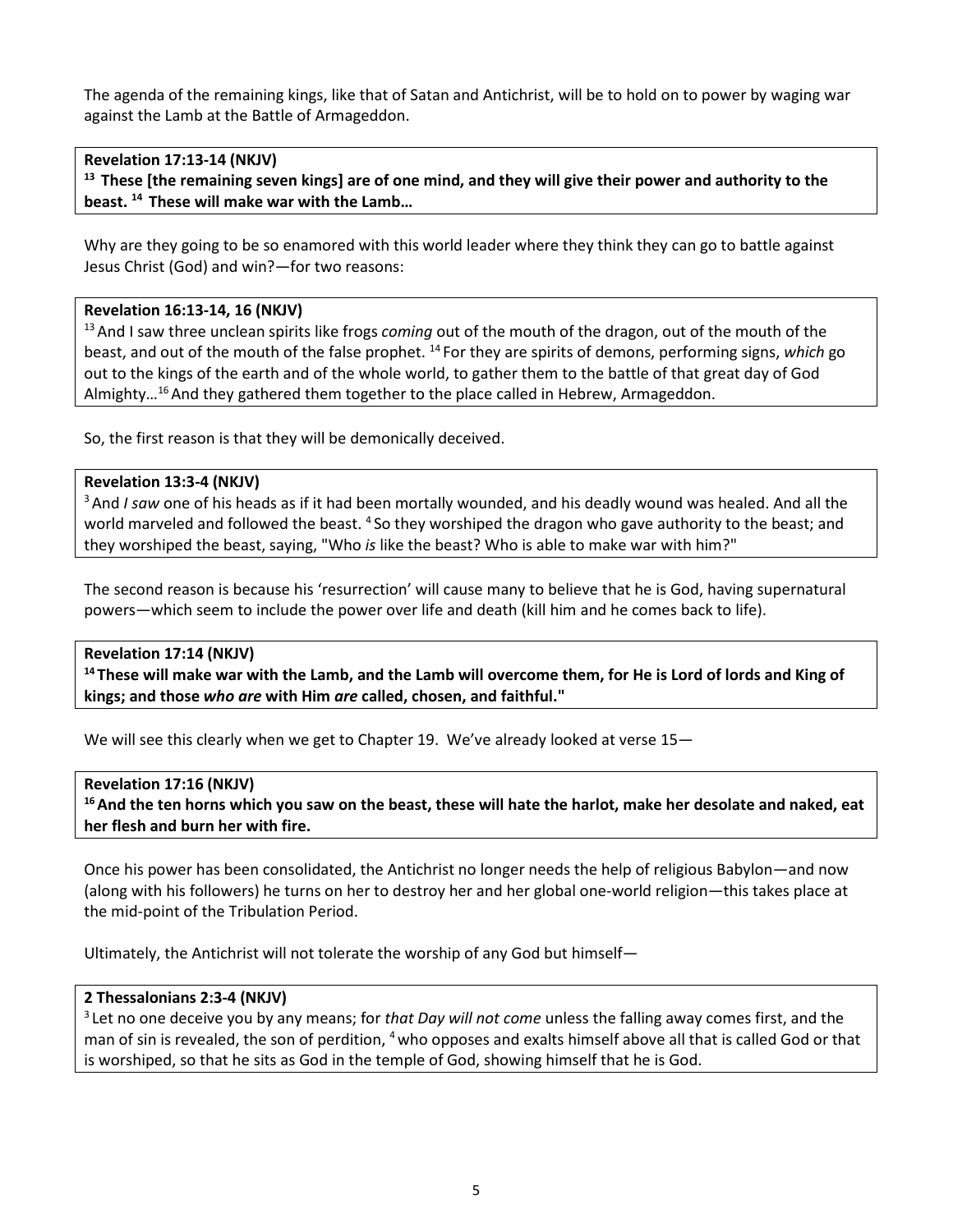# **Matthew 24:15-16 (NKJV)**

15 "Therefore when you see the *'abomination of desolation,'* spoken of by Daniel the prophet, standing in the holy place" (whoever reads, let him understand), <sup>16</sup> then let those who are in Judea flee to the mountains...

#### **Daniel 11:36 (NKJV)**

<sup>36</sup> "Then the king shall do according to his own will: he shall exalt and magnify himself above every god, shall speak blasphemies against the God of gods, and shall prosper till the wrath has been accomplished; for what has been determined shall be done.

So, the Antichrist not only breaks his covenant with Israel (Daniel 9:27)—but he also breaks his relationship with the apostate church.

#### J. Vernon McGee—

*"The hatred of the Antichrist and his followers against the apostate church is so violent that the reaction is described as the cannibalistic picking of her bones, then burning them with fire!"* 

#### **Revelation 17:17 (NKJV)**

**17 For God has put it into their hearts to fulfill His purpose, to be of one mind, and to give their kingdom to the beast, until the words of God are fulfilled.** 

#### **"God Has Put It Into Their Hearts…"**

God has directed the judgment against religious Babylon by the Antichrist and his followers teaching us that— God will sometimes use a wicked group (here, the seven remaining kings of the ten) to be an instrument of His judgment against another wicked group (here, religious Babylon).

God did this very thing in using the Babylonians as an instrument of judgment against the apostate southern kingdom of Judah (Habakkuk 1:5-11).

*"Is it fair that God would put it into one groups hearts to come against and be used to judge another group—that doesn't seem right?!"*

# **2 Thessalonians 2:9-11 (NKJV)**

9 The coming of the *lawless one* is according to the working of Satan, with all power, signs, and lying wonders,  $10$  and with all unrighteous deception among those who perish, because they did not receive the love of the truth, that they might be saved. <sup>11</sup> And for this reason God will send them strong delusion, that they should believe the lie,

# **Revelation 17:18 (NKJV) 18 And the woman whom you saw is that great city which reigns over the kings of the earth."**

It's best not to see the **"seven mountains"** as referring to geographical Rome. The **seven mountains** refer to the seven world empires that started with Egypt and will culminate with the final world empire led by the Antichrist.

But here in verse 18 we are told that **'the woman'** who is riding the beast is that **"great city which reigns over the kings of the earth."** In John's day, there was no doubt which city *reigned over the kings of the earth*—it was Rome the political, economic, and religious center of the world at that time.